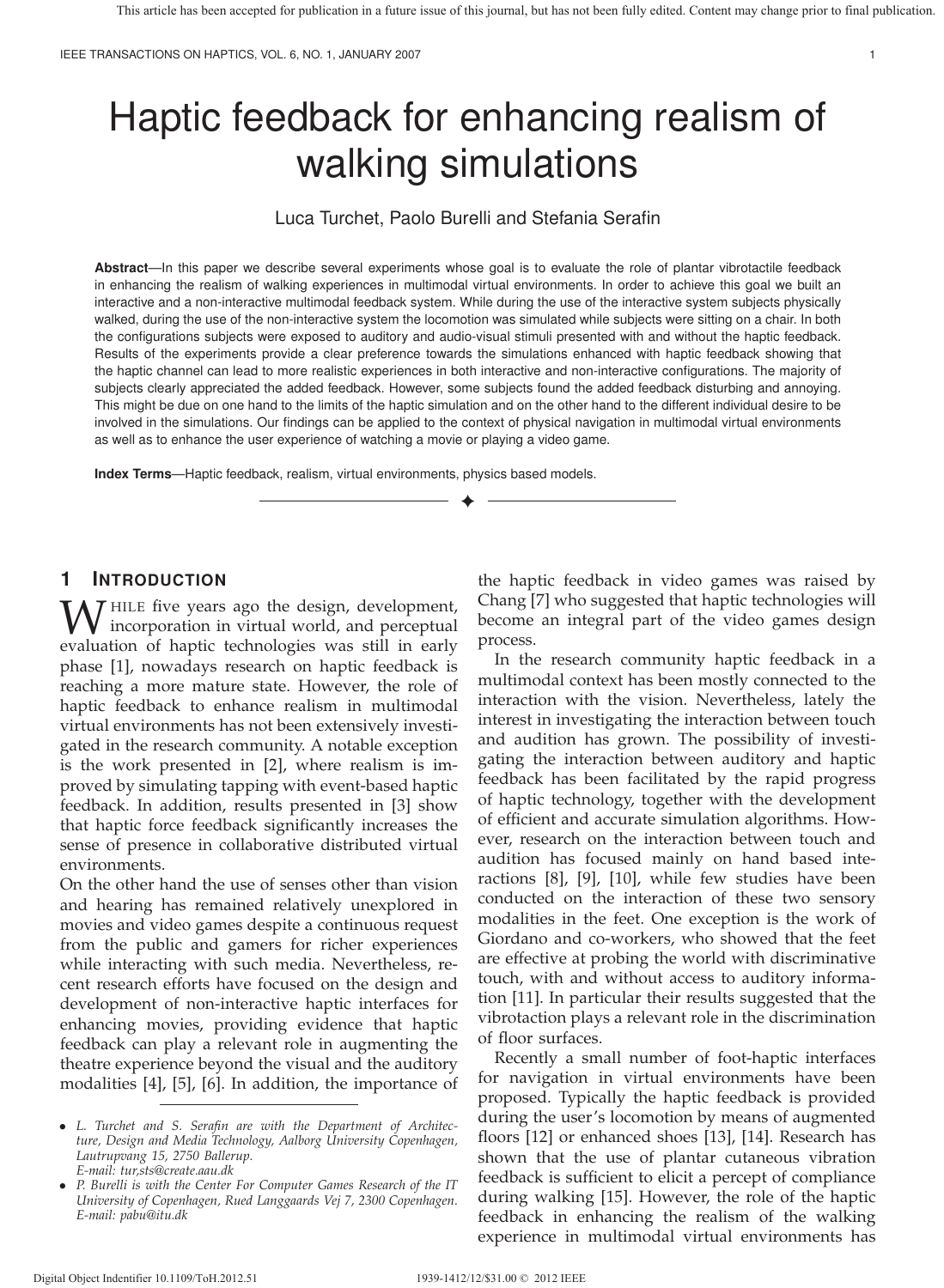not been empirically demonstrated.

In this paper, we are interested in investigating subjects' reaction to synthetic auditory and haptic stimuli which simulate the sensation of walking on different ground surfaces both in a non-interactive and interactive configuration. Recently we developed a system which can provide combined auditory and haptic sensations that arise while walking on aggregate and solid surfaces. The system is composed of an audio-haptic synthesis engine [16], and a pair of shoes enhanced with sensors and actuators [13]. In a previous study [17], we presented the results of a preliminary surface recognition experiment. This experiment was conducted under three different conditions: auditory feedback, haptic feedback, and both. Participants were sitting in a chair, passively receiving the stimuli through headphones and the mentioned shoes. By presenting the stimuli to the participants non-interactively, we introduced a high degree of control on the simulation. However, this method of delivery is highly contrived since it eliminates the tight sensorimotor coupling that is natural during walking and foot interactions. It is true for the auditory channel, but even more so for the haptic channel. In spite of these drastically constrained conditions subjects were able to recognize most of the stimuli in the audition only condition, and some of the material properties such as hardness in the haptic only condition. Nevertheless, the combination of auditory and haptic cues did not significantly improve recognition.

A follow up experiment was run in another study [18] allowing subjects to walk in a controlled laboratory, where their steps were tracked and used to drive the simulation. Subjects were asked to recognize the different simulated surfaces they were exposed to with uni-modal (auditory or haptic) and bi-modal (auditory and haptic) cues. Overall, results showed that subjects were able to recognize most of the synthesized surfaces with high accuracy. Results moreover showed that, using the proposed system, the auditory modality dominated the haptic one and that the haptic task was more difficult than the other two. Indeed subjects performed the recognition task better when using auditory feedback versus haptic feedback, and the combination of the two typologies of feedback only in some conditions significantly enhanced recognition.

In both [17] and [18] subjects were also asked to rate the degree of realism of the stimuli. Results of both the studies showed that the combination of auditory and haptic feedback did not always enhance the realism of the simulation compared to the uni-modal one. However, those studies followed a between-subjects experimental design, where each subject was presented with either auditory, or haptic or audio-haptic stimuli. Therefore it was not possible to draw any clear conclusion about the effect of the haptic feedback in enhancing the realism of the simulations based on the auditory feedback alone.

Starting from those results, in the present study we describe an experiment where subjects were asked to compare stimuli involving the haptic feedback with those in which the haptic feedback was not present. The role of the haptic feedback in enhancing realism of a walking experience was investigated both in an interactive and a non-interactive context. In order to achieve this goal we built an interactive feedback system and a non-interactive feedback system. While during the use of the interactive system subjects physically walked, instead during the use of the noninteractive system the locomotion was passively simulated while subjects were sitting on a chair. For this latter purpose two case studies which are frequent in both video games and movies were analyzed: walking and running.

### **2 THE INTERACTIVE FEEDBACK SYSTEM**

Recently a multimodal interactive architecture has been developed with the goal of creating audiohaptic-visual simulations of walking-based interactions [19] (see Figure 1). The architecture used during the proposed experiments consisted of a motion capture system (MoCap)(Optitrack by Naturalpoint), a nVisor SX head-mounted display (HMD), with 1280x1024 resolution in each eye and a diagonal FOV of 60 degrees, two soundcards (RME Fireface 800), twelve loudspeakers (Dynaudio BM5A), an Arduino Diecimila board, a pair of Pyle Pro PCA14 mini 2X15 W stereo amplifiers, two haptic shoes and two computers.

This system was placed in an acoustically isolated laboratory consisting of a control room and a larger interaction room (5.45 m large, 5.55 m long and 2.85 m high) where the setup was installed and where the experiments were performed. The control room hosted two desktop computers. The first computer ran the motion capture software and the visual engine, while the second ran the audio-haptic synthesis engine. Users were required to wear both the HMD and a pair of shoes enhanced with sensors and actuators able to provide haptic feedback during the act of walking [13]. Specifically, the shoes were a pair of light-weight sandals (Model Arpenaz-50, Decathlon, Villeneuve d'Ascq, France). This particular model was chosen since it has light, stiff foam soles where it is relatively easy to insert sensors and actuators. Four cavities were made in the sole to accommodate four vibrotactile actuators (Haptuator, Tactile Labs Inc., Deux-Montagnes, Qc, Canada). These electromagnetic recoil-type actuators have an operational, linear bandwidth of 50–500 Hz and can provide up to 3 G of acceleration when connected to light loads [20]. Two actuators were placed under the heel and the other two under the toe of one foot. They were bonded in place to ensure good transmission of the vibrations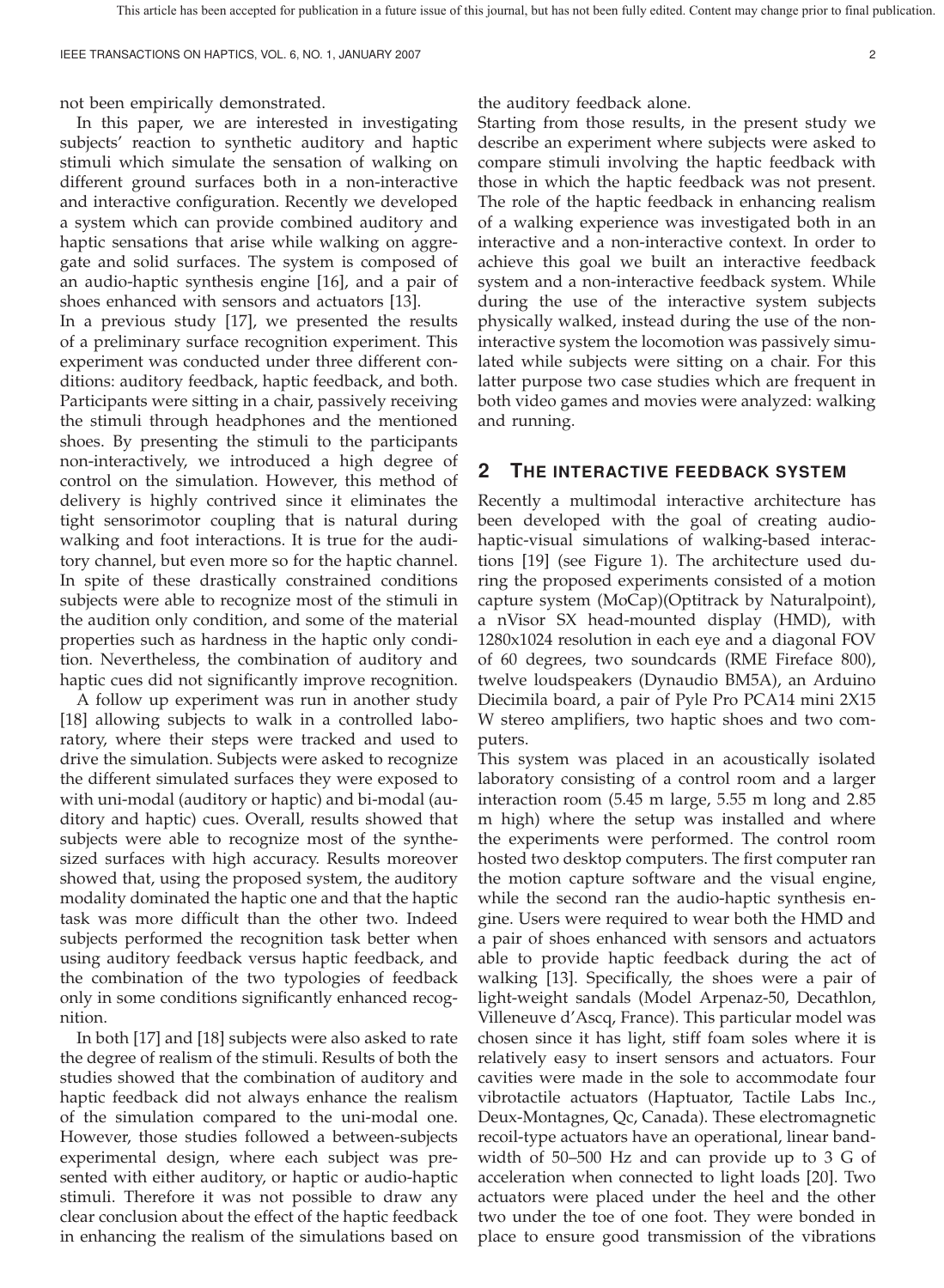inside the soles. When activated, vibrations propagated far in the foam. In addition, the sole had two force sensitive resistors intended to pick the footfloor interaction force in order to drive the audio and haptic synthesis. The two sensors were placed in correspondence to the heel and toe respectively in each shoe (see Figure 2).

Markers were placed on top of the HMD to track orientation and position of the head. The tracked coordinates were sent from the first to the second computer which processed them in order to control both the visual and the audio-haptic engine.

Concerning the surround sound system, eight loudspeakers were placed on the ground at the vertices of a regular octagon, while four loudspeakers were placed in correspondence to the vertices of the the rectangular floor at the height of 1.40 m. All the loudspeakers were used for the delivery of the soundscapes, while only the eight on the ground were responsible for the diffusion of the footstep sounds. Such configuration was chosen according to the results of preliminary studies on footstep sounds delivery methods.



Fig. 2. A picture of one pressure sensor and two actuators embedded in the shoe in correspondence to the heel.

### **2.1 Multimodal interactive feedback**

A multimodal synthesis engine able to reproduce visual, auditory and haptic feedback was also developed on the basis of the architecture described above. The auditory feedback was obtained by the combination of a footstep and a soundscape sound synthesis engine implemented in the Max/MSP sound synthesis and multimedia real-time platform<sup>1</sup>. The footstep sounds synthesizer employed was the one proposed in [16], which allows to simulate, both offline and in real-time, footstep sounds on several different materials, both aggregate and solid. Concerning the realtime simulation, various systems for the generation of such input have been developed and tested [16], [21].

In the proposed interactive experiments, the footstep sounds synthesis was driven during the locomotion of the subject wearing the above mentioned shoes. The description of the control algorithms based on the analysis of the values of the pressure sensors coming from the shoes can be found in [13].

As concerns the soundscapes diffusion, the environmental sounds were delivered dynamically using a sound diffusion algorithm based on ambisonics. Specifically, to achieve the dynamism we used the ambisonic tools for Max/MSP2 which allows the movement of virtual sound sources along trajectories defined on a bidimensional and tridimensional space [22].

Regarding the haptic feedback, it was provided by means of the haptic shoes previously described. The haptic synthesis was driven by the same engine used for the synthesis of footstep sounds, and is able to simulate the haptic sensation of walking on different surfaces, as illustrated in [13]. Such audio-haptic footsteps synthesizer has been extensively tested by means of several audio-haptic experiments and results can be found in [17], [18], [23], [24]. During the interactive set of experiments, the laboratory surface on which participants were trampling on was a carpet. For the purpose of the experiment the audio-haptic synthesis engine was set to simulate three aggregate surfaces: forest floor, snow and sand (see Figure 3). Such simulations are based on the physically informed sonic models (PhiSM) algorithm [25]. This algorithm simulates particle interactions by using a stochastic parameterization thereby avoiding needing to model each of many particles explicitly. Instead, the particles are assigned a probability to create an acoustic waveform. In the case of many particles, the interaction can be represented using a simple Poisson distribution, where the sound probability is constant at each time step, giving rise to an exponential probability weighting time between events. Nevertheless, the audio frequency range, viz. 20 Hz-20 kHz, is far wider than the vibrotactile frequency range, viz. 10 Hz-1.0 kHz. In order to simulate the three materials at haptic level the audio signals were converted into vibrotactile signals by means of spectrum truncation, pitch shifting and amplitude adjustment. The spectrum truncation was the result of the frequency response of both the actuators and the shoes. The amount of shift and amplitude were set to preserve the structural features of the original signals simulating the three materials. Indeed, our goal in the design of the haptic feedback was to accomplish the multimodal congruence between audio and haptic cues, with particular regard to their matching in amplitude envelope and temporal evolution.

Concerning the visual feedback provided by the HMD, three outdoor scenarios were developed using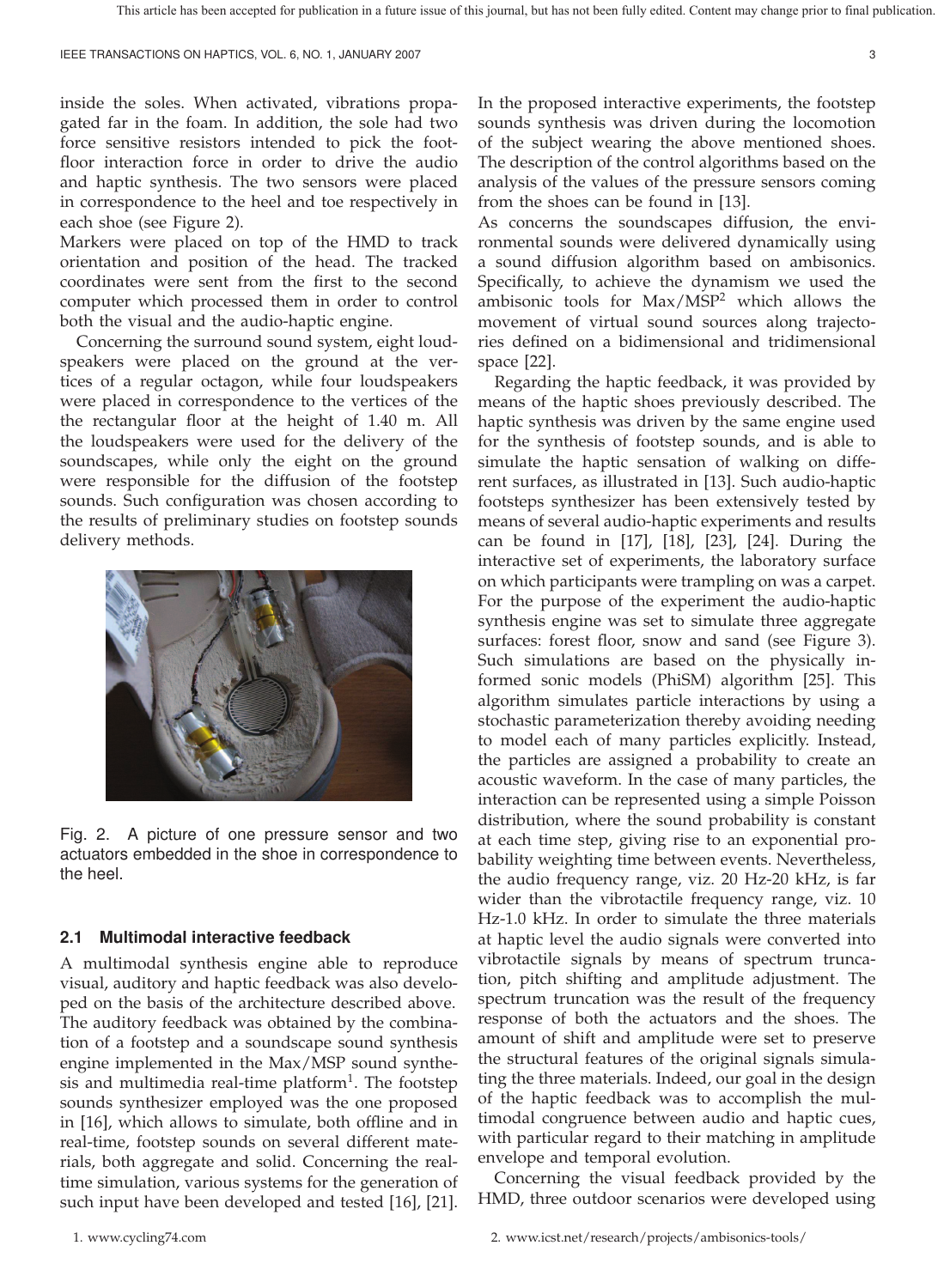IEEE TRANSACTIONS ON HAPTICS, VOL. 6, NO. 1, JANUARY 2007 4



Fig. 1. Schematic representation of the overall architecture developed for the interactive experiments.



Fig. 3. Typical waveforms (left) and spectra (right) of the three simulated materials. The duration of the waveforms is expressed in milliseconds, the magnitude of the spectra in decibel.

the Unity3D engine<sup>3</sup> in order to render the visual sensation of exploring different landscapes. The goal of such outdoor scenarios was to provide a visual representation of the physically simulated surfaces provided in the audio-haptic engine. In more detail, during the experiments a forest, a snowy landscape and a beach were visually rendered to match the physically simulated forest floor, snow and sand.

The area fully seen by the cameras delimited the zone available for the users to walk. It consisted of a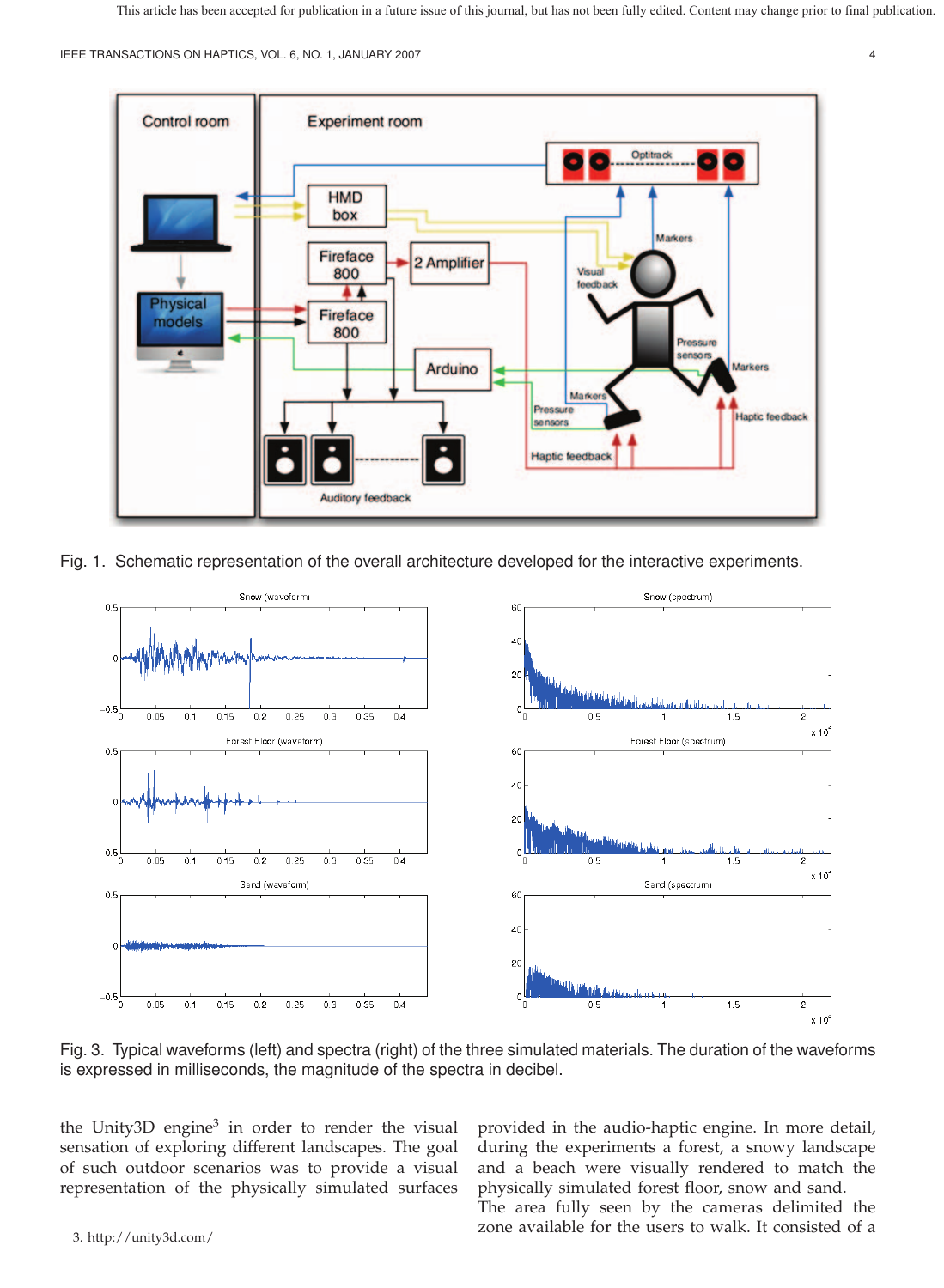IEEE TRANSACTIONS ON HAPTICS, VOL. 6, NO. 1, JANUARY 2007 **SEEMBLE ARE A SECULAR ASSAULT ASSAULT** 5

rectangle 2.50x2.60 m, whose perimeter was indicated in the simulated landscapes by means of a fence.

## **3 THE NON-INTERACTIVE FEEDBACK SYS-TEM**

The non-interactive feedback system (see Figure 4) was designed to convey the visual-audio-haptic feedback to the users without any interaction. Users were sitting on a chair passively receiving the multimodal feedback which was provided through the screen of a 15-inch mac book pro laptop, a set of headphones<sup>4</sup>, and the haptic shoes previously mentioned.



Fig. 4. Schematic representation of the overall architecture developed for the non-interactive experiments.

The visual feedback was developed using the Unity3D game engine and consisted of the same landscapes presented during the interactive experiments with in addition an avatar walking or running over a flat surface. In particular, the experiments included two avatar models to match the participants' gender. The male model was composed by 3754 triangles, while the female model by 4488. Both models featured a skeleton with 39 joints. The walk and run animations were based on motion capture data and have been developed by Mixamo using Stefano Corrazza's patented technology [26]. An example of the visual feedback provided in the experiments can be seen in Figure 5. The auditory feedback consisted of audio files containing both soundscapes and footstep sounds. The utilized soundscapes were the same used for the interactive experiments but converted in stereo format. The footstep sounds were created by means of the offline use of the footstep sounds synthesizer utilized during the interactive experiments. This synthesizer is based on physical models which are driven



Fig. 5. Three examples of the visual feedback provided in the experiments. From top to bottom: a female walking in a beach, a male running in a forest and a male walking on snow.

by a signal, in the audio domain, expressing the ground reaction force (GRF), i.e., the reaction force supplied by the ground at every step [27]. In our simulations the GRF corresponds to the amplitude envelope extracted from an audio signal containing a footstep sound.

In order to produce the walk or the run over different surface materials, we created different audio files using the recording of real footstep sounds on concrete. Such sounds were chosen among those available in the Hollywood Edge sound effects library.<sup>5</sup> As an example, Figure 6 shows both the waveform and the corresponding extracted GRF of a footstep sound on a concrete floor during the walk and during the run.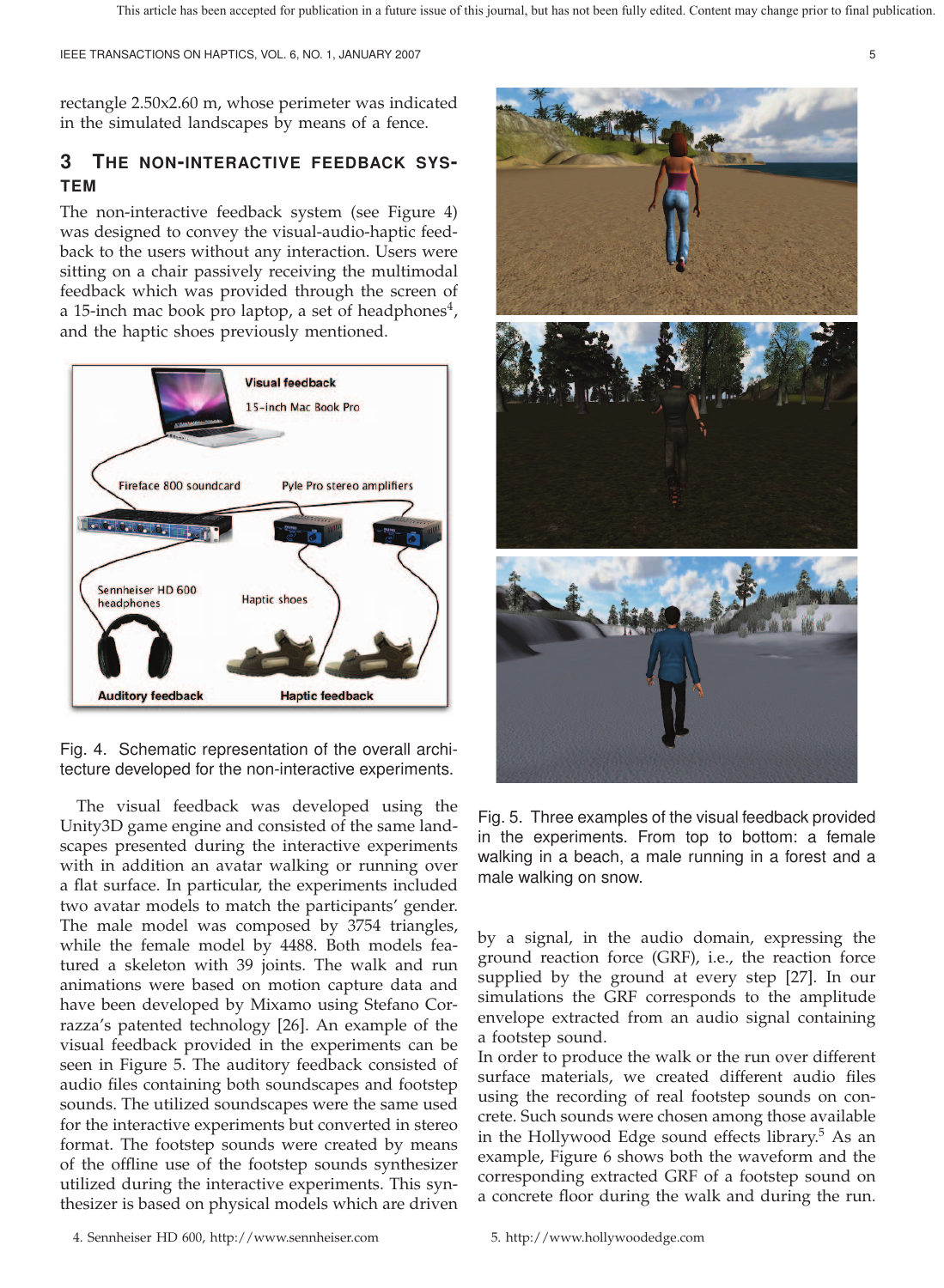The time interval between each step was set in order to match the walk and the run of the avatar appearing at visual level, precisely 566.66 and 333.33 milliseconds for the walk and the run respectively. The same audio files were used also during the experiments without the visual feedback. In this regard, in our previous research on audio and haptic simulation of bumps, holes and flat surfaces we found that a surface profile is perceived as flat, both at audio and at haptic level, when the simulated steps are placed at equal temporal distances [24].

For the purpose of the experiments, the engine was configured in order to synthesize footstep sounds on the same surface materials of the interactive experiment (forest floor, snow and sand).

Regarding the haptic feedback, it was generated by means of the same files produced for the auditory feedback, involving the same procedures mentioned in section 2.1 to convert the audio signals into vibrotactile ones. In addition, at haptic level each step was provided alternating the left and the right shoe, coherently with the order of the steps produced visually by the avatar.

## **4 INTERACTIVE FEEDBACK EXPERIMENTS**

We conducted three between-subjects experiments whose goal was to assess the role of the haptic feedback in enhancing the realism of the footstep sounds interactively generated during the user locomotion. The simulated surface materials were snow, sand and forest floor. Experiment 1 consisted of the presentation audio-haptic footsteps simulations alone, while in experiment 2 and 3 the soundscapes and the soundscapes plus the visual feedback were added respectively. Each experiment was divided in two parts. During the first part participants were exposed to 8 trials lasting each 14 seconds. Each trial consisted of two parts, lasting each 6 seconds, which were divided by 2 seconds of absence of interactive feedback. In three trials the three simulated surfaces were presented in the auditory only condition in the first part and in the audio-haptic condition in the second part (referred as trials A-AH from now on). In three other trials they were presented in the audio-haptic condition in the first part and in the auditory only condition in the second part (referred as trials AH-A from now on). The remaining two trials were used as control condition, and they consisted of the presentation, in both the parts, of the auditory feedback alone and of the audio-haptic feedback respectively. For these two trials the forest floor material was utilized. After the presentation of each trial participants were asked to compare the two parts of the walk by answering the following questions:

- Have you noticed any difference between the first and the second part of the walk?
- If yes, what has changed?
- Which of the two parts do you prefer?
- Why?

At the conclusion of the first part of the experiment participants were told that the difference consisted of the use of the haptic feedback.

During the second part of the experiment participants were exposed to 6 trials, consisting of the same trials presented in the first part without including the control conditions. For each A-AH trials participants were asked to choose one of the following statements:

- The presence of the haptic feedback in the second part of the walk:
	- **–** has increased the realism of the simulation respect to the first part of the walk.
	- **–** has decreased the realism of the simulation respect to the first part of the walk.
	- **–** has not produced any difference in the realism of the simulation respect to the first part of the walk.

Similarly, during the AH-A trials participants were asked to answer the same questions asked for the A-AH trials considering this time the absence of the haptic feedback in the second part of the walk. In case of an answer concerning an increase or a decrease of the realism, participants were asked to evaluate to which extent it occurred, on a 9-points Likert scale (1  $=$  very little,  $9 =$  very much).

In both the parts of the experiment the trials were presented once in randomized order. Participants were instructed to walk also during the two seconds in which the interactive feedback would not have generated.

During experiment 3, one experimenter was placed in the same room where the experiment was performed in order to prevent the participants to fall down because of eventual balance losses due do the visual feedback provided through the HMD.

Our hypotheses were manifold. Concerning the first part of the experiments, we hypothesized that participants would have noticed the presence of the haptic feedback with higher percentages in experiment 1, rather than the other two, with the lowest percentages for the experiment 3. Secondly we hypothesized a clear preference for the audio-haptic condition compared to the auditory one. As regards the second part of the experiments, we expected that the presence of the context (soundscapes in experiment 2 and soundscapes plus visual feedback in experiment 3) would have led to an increase of the evaluated enhancement of the realism of the audio-haptic condition compared to experiment 1.

## **4.1 Participants**

Thirty-six participants were divided in 3 groups (n = 12) to perform the 3 between-subjects experiments. The 3 groups were composed respectively of 9 men and 3 women, aged between 20 and 30 (mean = 24.5,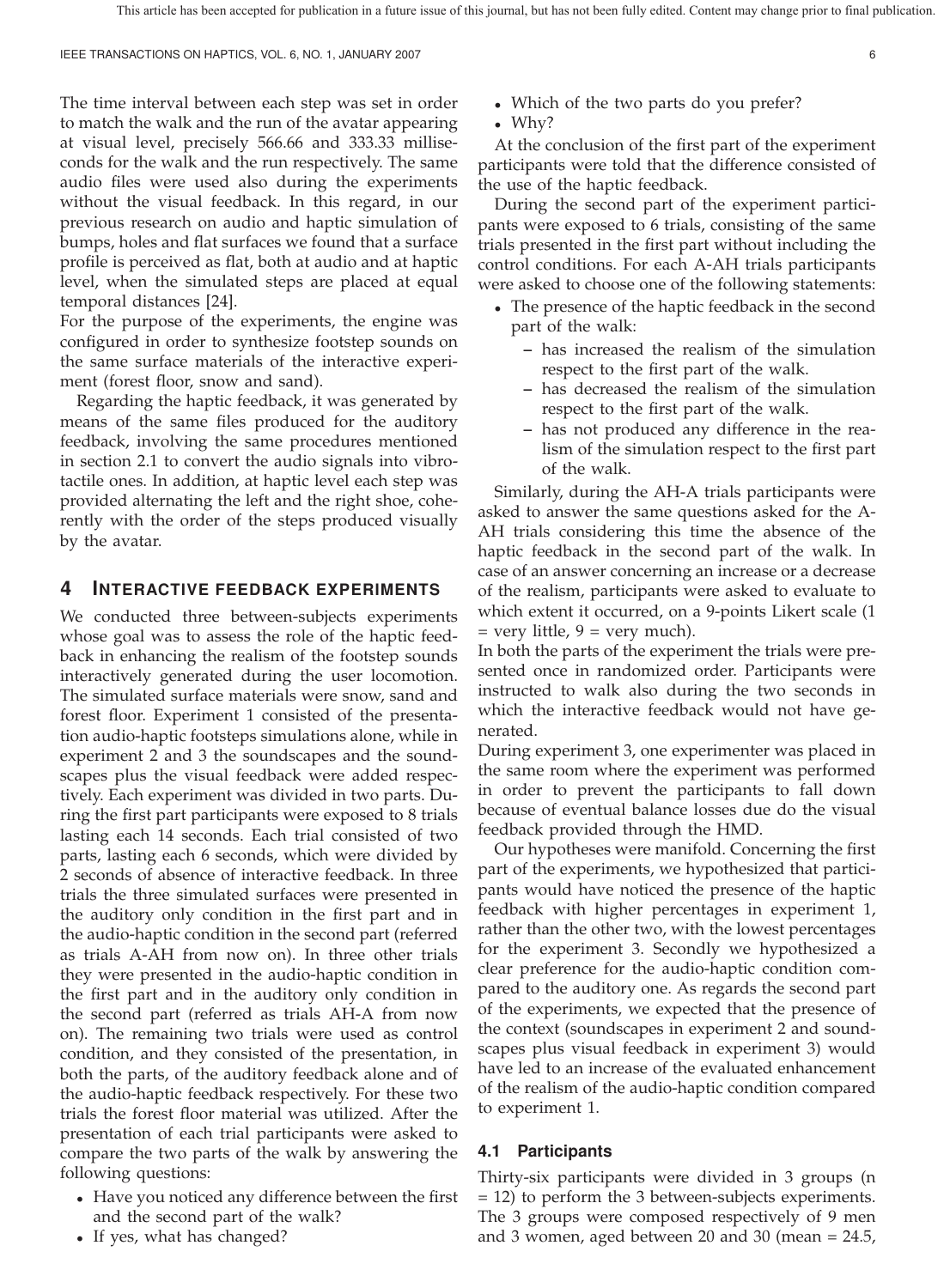IEEE TRANSACTIONS ON HAPTICS, VOL. 6, NO. 1, JANUARY 2007 **7 11 12 13 14 14 15 16 17 18 19 19 19 19 10** 11 12



Fig. 6. Waveforms (top) and relative extracted GRF (bottom) of a typical footstep sound on a concrete floor while walking (left) and while running (right). It is possible to notice the different temporal length of the two steps as well as the different times in which the heel and toe strikes occur. In addition in the plots of both the GRFs it is possible to notice the sub-events heel and toe.

standard deviation  $= 3$ , 5 men and 7 women, aged between 19 and 25 (mean = 21.5, standard deviation = 1.67), and 11 men and 4 women, aged between 19 and 25 (mean = 21.75, standard deviation = 1.91).

All participants reported normal hearing conditions, normal or corrected-to-normal vision, and no locomotion problems. The size of the used pair of sandals was 43 (EUR). In order for the size of sandals not to affect performance, subjects wore shoes sizes from 41 to 45 (EUR).

#### **4.2 Results**

Results of the first part of the interactive feedback experiments are illustrated in Table 1. The first noticeable thing is that on average participants understood quite well that the difference between the two parts of the walk in each trial consisted of the haptic feedback. The significance of this result was confirmed by a binomial test ( $p < 0.0001$ ,  $p = 0.0002$ ,  $p = 0.006$ , for experiment 1, 2 and 3 respectively). Similarly, they were significantly precise in the evaluations of the control conditions ( $p = 0.02$ ,  $p = 0.006$ ,  $p = 0.0002$ , for experiment 1, 2 and 3 respectively).

As concerns the preference of the two parts, it was calculated only for the subjects who correctly understood which was the difference. As it is possible to notice, on average participants preferred the audiohaptic condition rather the auditory one, although the percentages of preference were higher for experiment 3 compared to experiment 1 and 2, and for experiment 2 compared to experiment 1. The binomial test revealed that there is a significant preference for the audio-haptic condition only in experiment 2 and 3 (p  $= 0.003$  and  $p < 0.0001$  respectively).

When asked to motivate their preference, participants who preferred the presence of the haptic feedback answered that their experience interacting with the system seemed to them closer to the real life, more fun, and they even felt it was easier to walk. In addition some participants reported that the realism of the experience was increased by the haptic feedback since they had the impression that sound came directly from their feet, while when the footstep sounds were conveyed alone they had harder time in localizing the sound source under their feet. As a matter of fact, an audible output is generated by the haptic shoes as result of the activation of the actuators. However such sounds have a low amplitude, a low quality and are masked by the footstep sounds produced by loudspeakers.

Conversely, participants who preferred the auditory feedback alone reported that without the haptic feedback the experience was more normal, more comfortable, and less weird. Some participants reported that they had the impression that the vibrations did not fit well with the provided sounds, while others said that they would have expected other types of vibrations.

Table 2 shows the results of the second part of the three interactive feedback experiments. As can be seen, in all the experiments and in all the trials the most part of participants evaluated the haptic feedback as enhancing the realism of the simulations. The binomial test revealed a significant preference for the increment of realism in presence of haptic feedback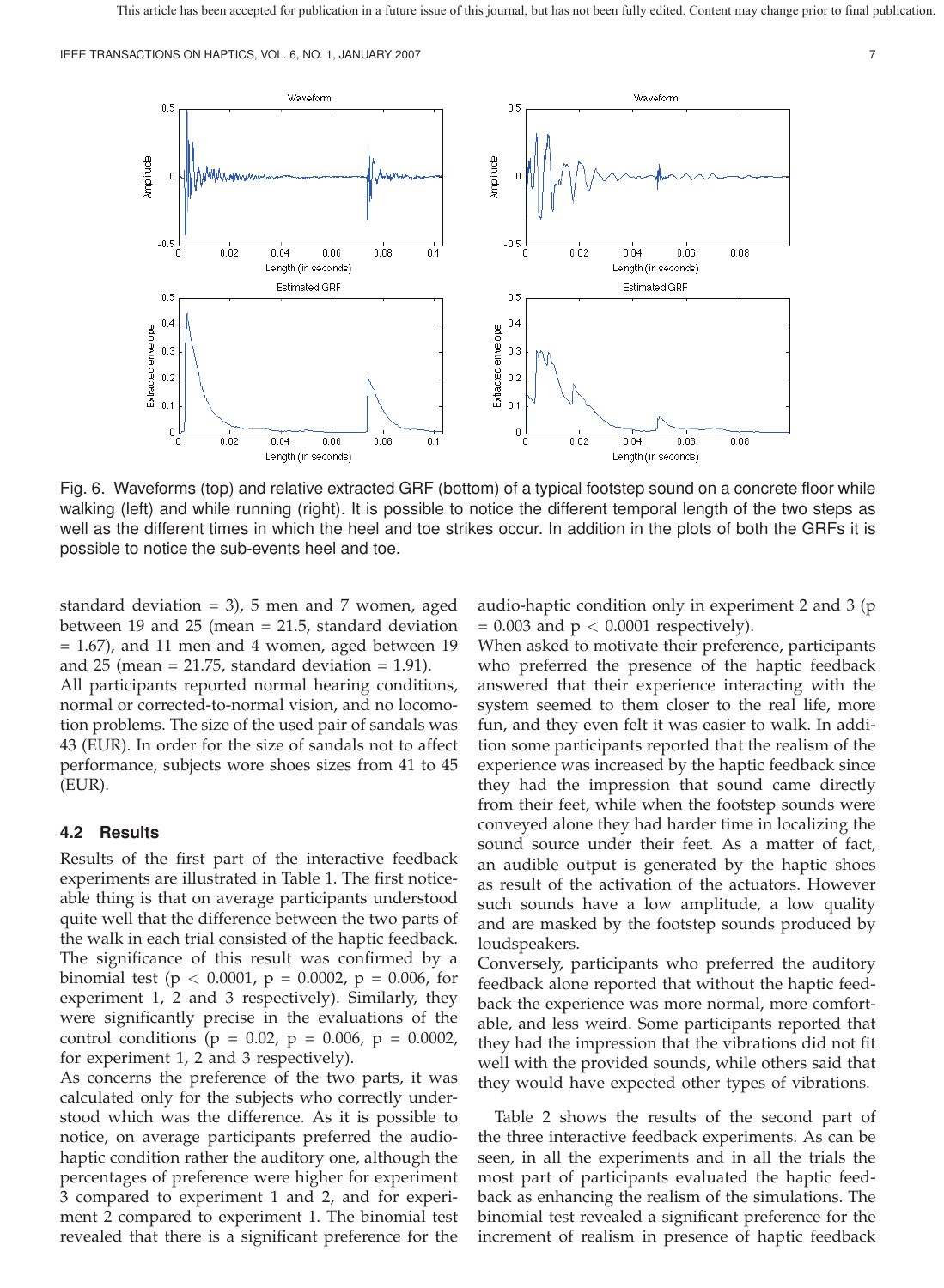$(p < 0.0001, p = 0.01, p < 0.0001, for experiment$ 1, 2 and 3 respectively) and for the decrement of realism in its absence ( $p = 0.003$ ,  $p = 0.01$ ,  $p < 0.0001$ , for experiment 1, 2 and 3 respectively). Concerning the evaluations of the increment of realism in presence of haptic feedback, results show that they are on average higher than 4.5, (i.e. towards the "very much"), therefore this increase is not negligible. The same holds for the evaluations of the decrement of realism in absence of haptic feedback. In addition, comparing the evaluations between the stimuli it is possible to order the surface materials in terms of enhanced realism. Indeed in all experiments snow presented the highest ratings, and sand was rated with ratings higher than forest floor.

From a comparison between the three experiments it emerges that the average values of the increment of realism in trials A-AH, as well as of the decrement of realism in trials AH-A, are lower when the footsteps are simulated alone compared to when they are provided with soundscapes and with soundscapes plus visual feedback. In particular the highest ratings are present for experiment 3. A statistical analysis was performed by means of an ANOVA with repeated measures by considering the three experiments for each of the two dependent variables (increment of realism in presence of haptic feedback, and decrement of realism in absence of haptic feedback). Results revealed that all such differences are not statistically significant.

## **5 NON-INTERACTIVE FEEDBACK EXPERI-MENTS**

Three between-subjects experiments were conducted with the goal of assessing the role of the haptic feedback in enhancing the realism of the footstep sounds presented by using the non-interactive feedback system described in section 3. Participants sat on a chair passively receiving the audio-haptic simulations which were presented in the three conditions, alone (experiment 4), with soundscapes (experiment 5), and with the soundscapes plus the visual feedback (experiment 6). The experimental procedure was similar to the one utilized during the second part of the interactive feedback experiments. In particular the structure of the trials, the used surface materials, as well as the asked questions were the same. Participants were exposed to 12 trials, 6 simulating a walk and 6 simulating a run. The trials were presented once in randomized order.

All experiments were carried out in an acoustically isolated laboratory where the setups for the experiments were installed. Participants were asked to interact with a simple graphical user interface composed only by buttons to be pressed, and to collect their answers on a sheet.

A part of the experiment similar to the first part of the interactive experiments was not conducted because participants had to wear the shoes but they did not have to walk. Therefore it would have been obvious for them to look at the feet to find differences between the two parts of the trials. In addition the preference for the auditory or the audio-haptic feedback would have been deducted by the participants choices of the presented questions. Furthermore the experiments would have been too long, and participants could have answered randomly, because of the loss of attention. These aspects were assessed during a pilot test with 4 subjects in all three experiments.

Our hypotheses were that the majority of participants would have preferred the audio-haptic condition in both the trials A-AH and AH-A, and that the enhancement of the realism of the audio-haptic condition would have evaluated with higher ratings for experiments 2 and 3 compared to experiment 1.

#### **5.1 Participants**

Thirty-six participants were divided in 3 groups (n = 12) to perform the 3 between-subjects experiments. The 3 groups were composed respectively of 8 men and 4 women, aged between 19 and 27 (mean = 21.91, standard deviation = 2.42), 8 men and 4 women, aged between 19 and 26 (mean = 22.08, standard deviation = 2.06), and 7 men and 5 women, aged between 20 and 32 (mean =  $23.75$ , standard deviation =  $3.22$ ). All participants reported normal hearing conditions, normal or corrected-to-normal vision, and no locomotion problems. The sandals were the same adopted for the interactive experiments, therefore also in this case subjects wore shoes sizes from 41 to 45 (EUR).

## **5.2 Results**

Tables 3 and 4 show the results of the three noninteractive experiments. The first noticeable thing emerging from results is that for the most part participants evaluated the haptic feedback as enhancing the realism of the simulations in all the experiments and in all the trials. The binomial test revealed a significant preference for the increment of realism in presence of haptic feedback ( $p < 0.0001$  for all experiments) and for the decrement of realism in its absence ( $p < 0.0001$ ) for all experiments). As regards the evaluations of the increase of realism in presence of haptic feedback, as well as the evaluations of the decrease of realism in its absence, results show that they are most of the times higher than 4.5, (i.e. towards the "very much"). From the comparison of the evaluations between the stimuli it is possible to notice that the surface materials can be ordered by the enhanced realism. Indeed in all experiments snow presents the highest ratings, and sand presents ratings higher than forest floor.

In addition, from a comparison between the three experiments both in the case of the walk and run,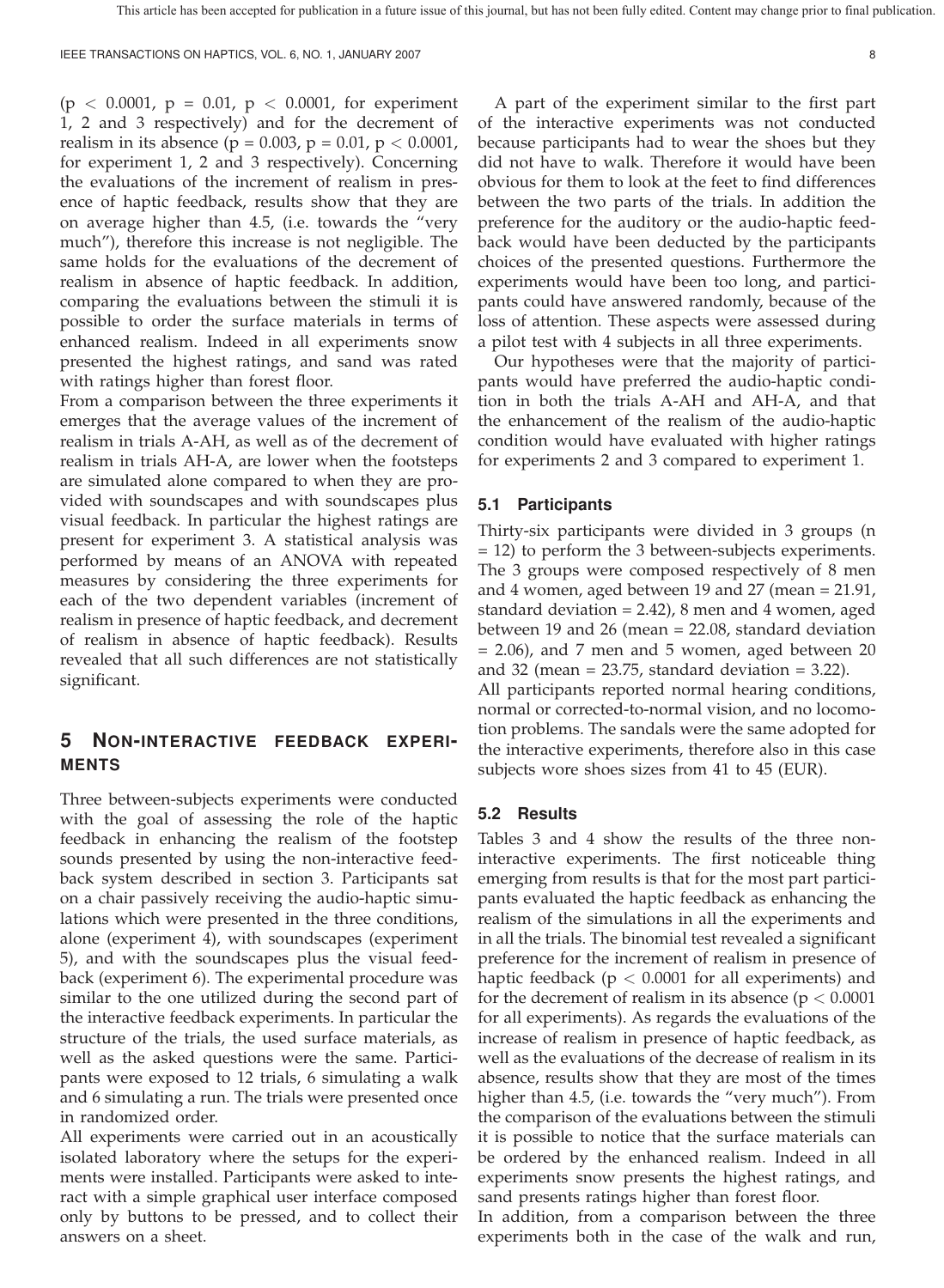IEEE TRANSACTIONS ON HAPTICS, VOL. 6, NO. 1, JANUARY 2007 9

**Experiment 1 Experiment 2 Experiment 3 % Difference % Preference % Difference % Preference % Difference % Preference Trials Correct Answers A AH Correct Answers A AH Correct Answers A AH A-AH Snow** 75 44.45 55.55 75 22.23 77.77 75 0 100 **A-AH Sand** 75 55.56 44.44 66.66 25 75 75 33.34 66.66 **A-AH Forest floor** 83.33 1 50 50 66.66 12.5 87.5 66.66 25 75 **AH-A Snow** 75 33.34 66.66 91.66 45.46 54.54 58.33 14.29 85.71 **AH-A Sand** 83.33 30 70 58.33 28.58 71.42 58.33 0 100 **AH-A Forest floor** 75 33.34 66.66 75 33.34 66.66 66.66 37.5 62.5 **A-A Forest floor** 75 - - 75 - - 91.67 - -**AH-AH Forest floor** 75 - - 83.34 - - 83.34 - -

### TABLE 1

Results of the first part of the interactive feedback experiments.

#### TABLE 2

Results of the second part of the interactive feedback experiments. For each stimulus the percentage of the chosen answers and the corresponding evaluation (mean and standard deviation) are shown.

|        | Trials A-AH  | Presence of the haptic feedback |                          |               | Trials AH-A  | Absence of the haptic feedback |                           |               |
|--------|--------------|---------------------------------|--------------------------|---------------|--------------|--------------------------------|---------------------------|---------------|
|        |              | Increased                       | Decreased                | No difference |              | Increased                      | Decreased                 | No difference |
| Exp. 1 | Snow         | 100%<br>$6.16 \pm 2.12$         | $0\%$                    | $0\%$         | Snow         | 16.67%<br>$5 + 1.41$           | 75%<br>$5.88 \pm 1.76$    | 8.33%         |
|        | Sand         | 83.34%<br>$4.9 \pm 2.13$        | 8.33%<br>$6\pm0$         | 8.33%         | Sand         | $0\%$                          | 83.33%<br>$4.7 \pm 1.94$  | 16.66%        |
|        | Forest floor | 75%<br>$3.44 \pm 2$             | 8.33%<br>$4\pm0$         | 16.67%        | Forest floor | 8.33%<br>$4\pm0$               | 66.67%<br>$3.12 \pm 1.45$ | 25%           |
| Exp. 2 | Snow         | 75%<br>$5.77 \pm 2.33$          | 25%<br>$4\pm1$           | $0\%$         | Snow         | 25%<br>$4.33 \pm 2.51$         | 66.67%<br>$6.12 \pm 2.1$  | 8.33%         |
|        | Sand         | 75%<br>$5 + 2.06$               | 16.67%<br>$2.5 \pm 2.12$ | 8.33%         | Sand         | 16.66%<br>$3.5 \pm 3.53$       | 83.34%<br>$5.1 \pm 1.72$  | $0\%$         |
|        | Forest floor | 66.66%<br>$4.87 \pm 2.69$       | 16.67%<br>$2 + 1.14$     | 16.67%        | Forest floor | 16.67%<br>$6 + 1.41$           | 66.66%<br>$2.87 \pm 1.95$ | 16.67%        |
| Exp. 3 | Snow         | 91.67%<br>$6.9 \pm 1.81$        | $0\%$                    | 8.33%         | Snow         | $0\%$                          | 91.67%<br>$6.54 \pm 2.11$ | 8.33%         |
|        | Sand         | 83.34%<br>$6.2 \pm 2.25$        | 8.33%<br>$6\pm0$         | 8.33%         | Sand         | $0\%$                          | 91.67%<br>$6.36 \pm 1.91$ | 8.33%         |
|        | Forest floor | 83.34%<br>$5.9 \pm 2.13$        | $0\%$                    | 16.66%        | Forest floor | $0\%$                          | 83.34%<br>$5.3 + 2$       | 16.66%        |

it emerges that the average values of the increment of realism in trials A-AH, as well as of the decrement of realism in trials AH-A, are lower when the footsteps are simulated alone compared to when they are provided with soundscapes and with soundscapes plus visual feedback. In particular the highest ratings are present for experiment 6. However, the results of an ANOVA with repeated measures revealed that all such differences are not statistically significant.

## **6 DISCUSSION**

From a comparison of results from the first parts of the three interactive feedback experiments, it is possible to notice that on average participants did not notice

the presence of the haptic feedback with significant higher percentages in experiment 1 compared to the other two. A deeper analysis conducted at subject level revealed that subjects could be divided in three categories: those who understood the difference in all trials, those who understood it some times, and those who never understood it. In particular the latter group was composed by 2 participants in experiment 1 and 2, and 3 participants in experiment 3. When at the end of the experiment they were told that the difference consisted in the haptic feedback, they reported that they were so totally driven by the auditory feedback in experiment 1 and 2 and by the visual feedback in experiment 3 that they even did not perceive the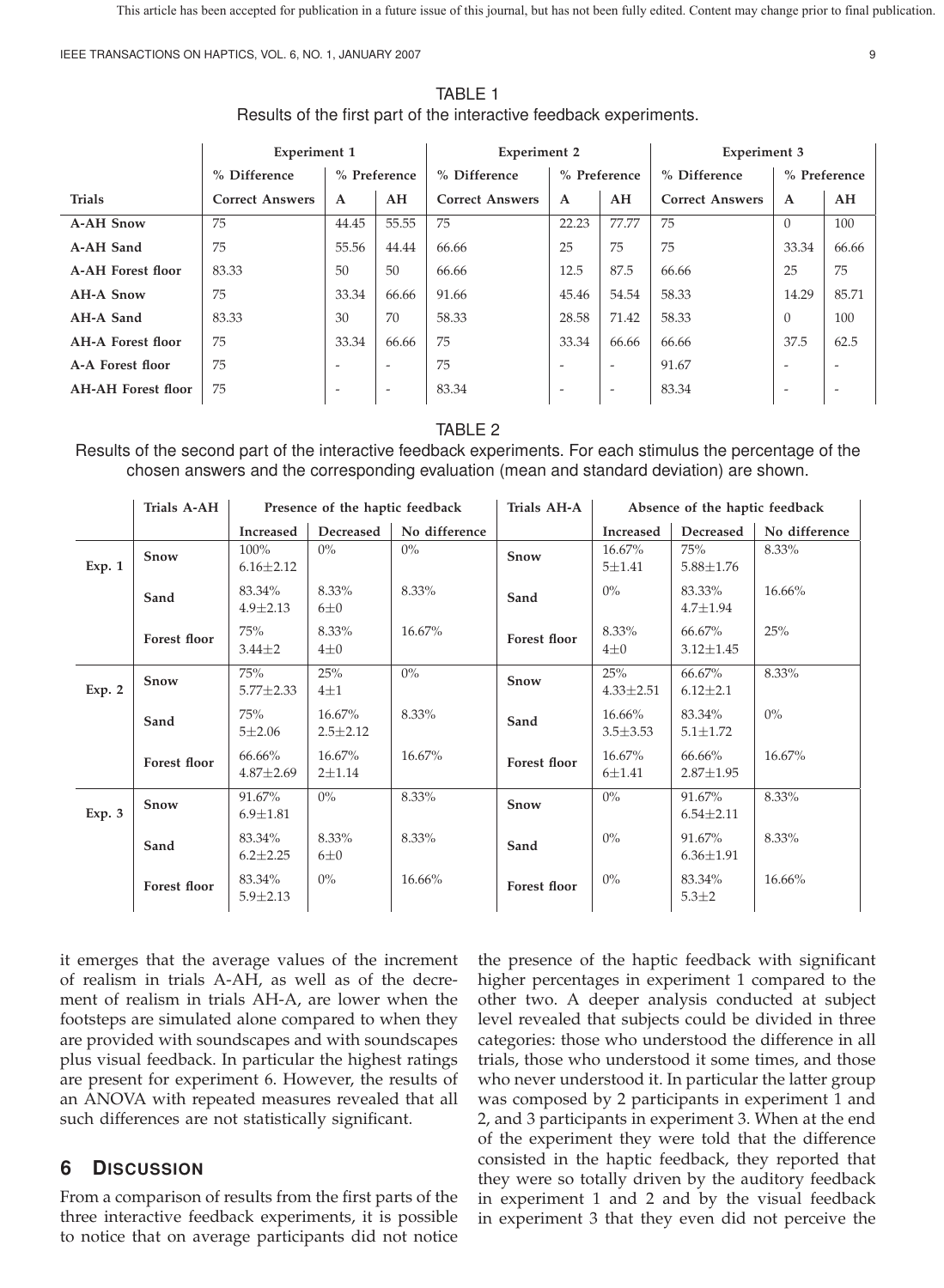IEEE TRANSACTIONS ON HAPTICS, VOL. 6, NO. 1, JANUARY 2007 10

|          | Results of the non-interactive feedback experiments (walking trials). |                                 |                          |               |              |                                |                           |               |  |
|----------|-----------------------------------------------------------------------|---------------------------------|--------------------------|---------------|--------------|--------------------------------|---------------------------|---------------|--|
|          | Trials A-AH                                                           | Presence of the haptic feedback |                          |               | Trials AH-A  | Absence of the haptic feedback |                           |               |  |
|          |                                                                       | Increased                       | Decreased                | No difference |              | Increased                      | Decreased                 | No difference |  |
| Exp. $4$ | Snow                                                                  | 83.34%<br>$5.1 \pm 3.24$        | 16.66%<br>$4 \pm 1.14$   | $0\%$         | Snow         | 16.67%<br>$4\pm0$              | 75%<br>$5.55 \pm 2.87$    | 8.33%         |  |
|          | Sand                                                                  | 75%<br>$5 + 2.06$               | 25%<br>$5.33 \pm 3.78$   | $0\%$         | Sand         | $0\%$                          | 91.67%<br>$4.45 \pm 1.43$ | 8.33%         |  |
|          | Forest floor                                                          | 83.34%<br>$3.6 \pm 2.06$        | 16.66%<br>$1.5 \pm 0.7$  | $0\%$         | Forest floor | 8.33%<br>$4\pm0$               | 83.34%<br>$4 + 2.58$      | 8.33%         |  |
| Exp. 5   | Snow                                                                  | 83.34%<br>$6.9 \pm 1.85$        | 8.33%<br>$5\pm0$         | 8.33%         | Snow         | $0\%$                          | 83.34%<br>$6.8 \pm 6.61$  | 16.66%        |  |
|          | Sand                                                                  | 66.66%<br>$5 + 2.26$            | 16.67%<br>$4.5 \pm 2.12$ | 16.67%        | Sand         | $0\%$                          | 91.67%<br>$5.27 \pm 2.24$ | 8.33%         |  |
|          | Forest floor                                                          | 91.67%<br>$4.18 \pm 2.35$       | 8.33%<br>$7\pm0$         | $0\%$         | Forest floor | 8.33%<br>$8\pm0$               | 83.34%<br>$4.6 \pm 2.31$  | 8.33%         |  |
| Exp. 6   | Snow                                                                  | 91.67%<br>$5.18 \pm 2.27$       | $0\%$                    | 8.33%         | Snow         | 16.66%<br>$4 + 2.82$           | 83.34%<br>$6.1 \pm 0.99$  | $0\%$         |  |
|          | Sand                                                                  | 91.67%                          | $0\%$                    | 8.33%         | Sand         | 8.33%                          | 91.67%                    | $0\%$         |  |

TABLE 3

| TABLE 4                                                               |  |
|-----------------------------------------------------------------------|--|
| Results of the non-interactive feedback experiments (running trials). |  |

 $4.72 \pm 1.42$   $4.9 \pm 1.7$ **Forest floor**  $\begin{array}{|l} 91.67\% \\ \end{array}$  0% 8.33% **Forest floor** 8.33% 83.34% 83.34%  $4.09 \pm 1.51$   $2 \pm 0$   $3.9 \pm 1.44$ 

|          | Trials A-AH  | Presence of the haptic feedback |                           |               | Trials AH-A  | Absence of the haptic feedback |                           |               |
|----------|--------------|---------------------------------|---------------------------|---------------|--------------|--------------------------------|---------------------------|---------------|
|          |              | Increased                       | Decreased                 | No difference |              | Increased                      | Decreased                 | No difference |
| Exp. $4$ | Snow         | 66.67%<br>$4.5 + 3.29$          | 33.33%<br>$3.5 \pm 2.38$  | $0\%$         | Snow         | 16.66%<br>$4.5 \pm 3.53$       | 83.34%<br>$5.1 \pm 2.18$  | $0\%$         |
|          | Sand         | 100%<br>$4.25 \pm 1.76$         | $0\%$                     | $0\%$         | Sand         | 8.33%<br>$5\pm0$               | 91.67%<br>$4.81 \pm 2.04$ | $0\%$         |
|          | Forest floor | 58.34%<br>$4.14 \pm 1.67$       | 33.33%<br>$2.25 \pm 0.95$ | 8.33%         | Forest floor | 8.33%<br>$3\pm0$               | 91.67%<br>$3.9 \pm 2.58$  | $0\%$         |
| Exp. 5   | Snow         | 83.34%<br>$6.2 \pm 2.29$        | 8.33%<br>$5\pm0$          | 8.33%         | Snow         | 8.33%<br>$3\pm0$               | 91.67%<br>$6.18 \pm 1.66$ | $0\%$         |
|          | Sand         | 75%<br>$5.77 \pm 1.92$          | 25%<br>$3\pm1$            | $0\%$         | Sand         | 8.33%<br>$2\pm 0$              | 83.34%<br>$5.9 \pm 1.52$  | 8.33%         |
|          | Forest floor | 83.34%<br>$4.7 \pm 2.11$        | 16.66%<br>$4 + 2.82$      | $0\%$         | Forest floor | $0\%$                          | 83.34%<br>$5.4 \pm 2.06$  | 16.66%        |
| Exp. 6   | Snow         | 83.34%<br>$5.6 \pm 2.79$        | 8.33%<br>$2\pm 0$         | 8.33%         | Snow         | $0\%$                          | 100%<br>$5.33 \pm 1.82$   | $0\%$         |
|          | Sand         | 91.67%<br>$4.27 \pm 2.45$       | 8.33%<br>$4\pm0$          | $0\%$         | Sand         | $0\%$                          | 100%<br>$5 + 1.65$        | $0\%$         |
|          | Forest floor | 91.67%<br>$4.45 \pm 2.42$       | $0\%$                     | 8.33%         | Forest floor | $0\%$                          | 83.34%<br>$4.5 \pm 1.71$  | 16.66%        |

presence of the haptic feedback. In addition when in the second part of the experiment they were asked to focus on the vibrations provided by the shoes in order to evaluate the enhancement of the realism produced by the haptic feedback, either their ratings were among the lowest, or they reported that the presence of the haptic feedback did not produce any difference in the realism of the simulation compared to its absence. Clearly, from this result it is possible to conclude that the perception of the interactive haptic feedback provided at feet level by using the proposed system, varies in great measure from person to person.

Results of the second parts of the interactive feedback experiments as well as of the non-interactive feedback experiments confirmed our hypothesis that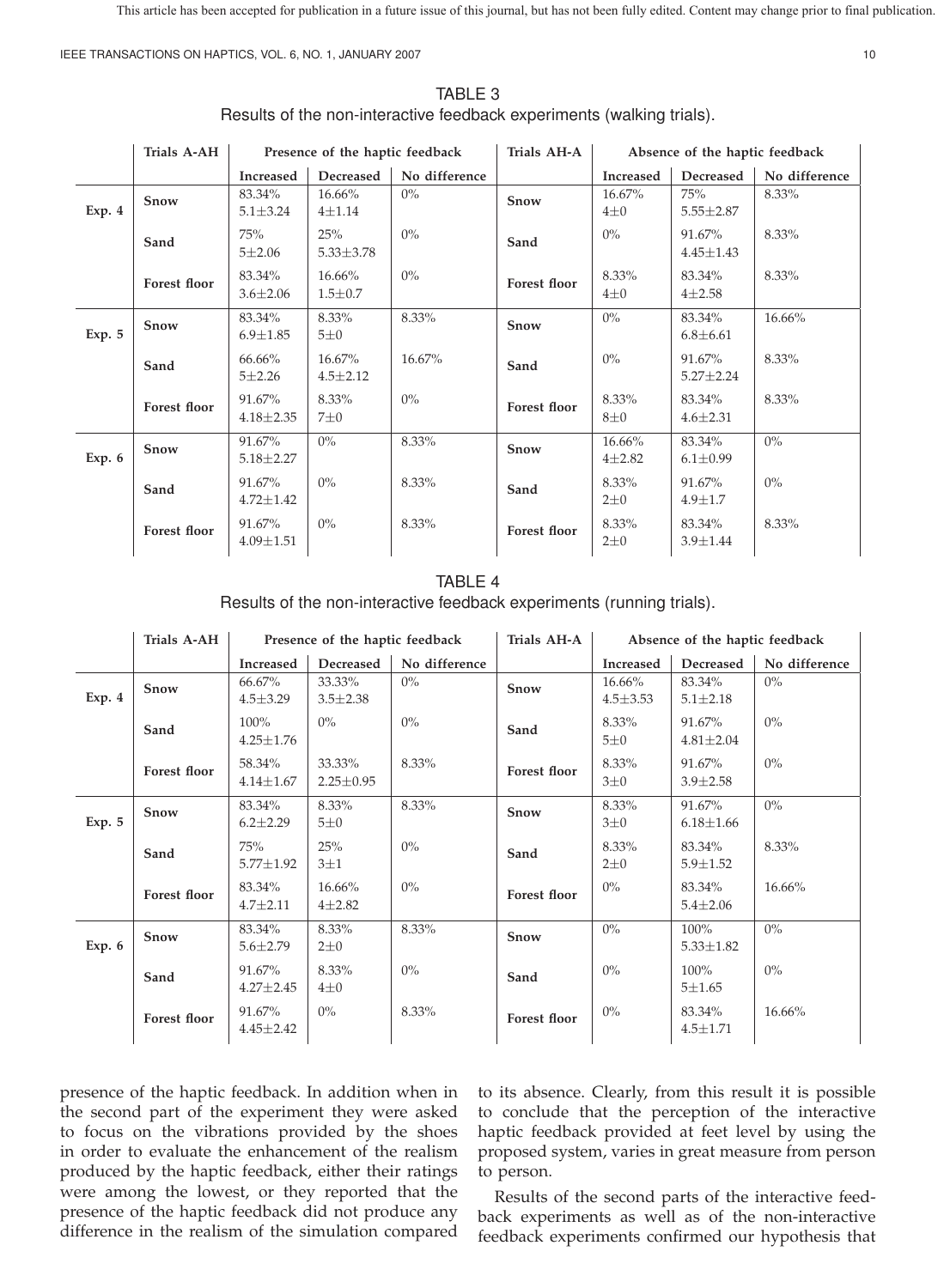the audio-haptic condition would have been preferred to the auditory one. Indeed at both interactive and non-interactive level, on average more than 66% of participants reported that the presence of the haptic feedback increased the realism of the simulation compared to when it was not provided, and its absence decreased the realism of the simulation compared to when it was present.

Nevertheless, in both the interactive and noninteractive feedback experiments some participants did not like the presence of the provided haptic feedback. The reasons of this lie in the fact that on one hand participants felt more comfortable without the proposed vibrations, and on the other hand the provided simulations did not match with their expectations.

However, most of the participants were satisfied by the proposed simulations, and this emerged also from the open comment they left at the end of the experience. In particular 9 participants in the interactive experiments and 11 in the non-interactive ones reported that the simulation of snow was the most convincing one. This aspect can be also noticed looking at the results illustrated in Tables 2, 3 and 4. In addition, it is possible to order the surface materials in terms of realism enhanced by the haptic feedback, with snow having the highest evaluations, and sand presenting evaluations higher than forest floor.

From a comparison between Tables 3 and 4, it is possible to notice that there are no substantial differences between the evaluations expressed by participants on the simulated walk and those on the simulated run.

As regards the effect of the context on the perceived realism induced by the haptic feedback, our hypotesis was confirmed. Indeed results of the second part of the interactive feedback experiments, as well as of the non interactive feedback experiments, show that the average ratings for the experiments in which the audio-haptic simulations were provided alone were lower than those in presence of soundscapes or soundscapes plus visual feedback, although not in a significant way. However, the experimental design followed a between-subjects approach, and a confirmation of this result necessitates further investigations.

Overall our results provide evidence of the importance of the use of the tactile channel to enhance the walking experience in both multimodal interactive and non-interactive contexts. This result is in accord with the findings reported in [11] and [15] which showed that plantar vibrotactile feedback plays a relevant role in the perception of both real and simulated ground surfaces during the act of walking.

However, the fact that not all participants preferred the proposed interactive and non-interactive haptic feedback might be due to the quality of the surfaces simulations. This consideration is supported by the fact that the results reported in our previous works [18], [17] on audio-haptic discrimination tasks of simulated ground surfaces revealed that audition played a role of dominance on the haptic modality, while audio-haptic recognition tasks involving real materials suggested that the haptic modality is the dominant one [11]. Nevertheless, the different evaluations expressed by each participant may be linked to the individual propensity to be involved in the simulations [28].

## **7 CONCLUSION**

In this paper we proposed several experiments to investigate the role of haptic feedback in enhancing the realism of a walking experience in multimodal environments both in an interactive and a non-interactive configuration. Results of the experiments show that haptic feedback delivered at feet level significantly enhances the perceived realism. However, the subjects' reaction was divided among those who appreciated the haptic feedback, and those who found it annoying. Nevertheless this might be due on one hand to the limits of the haptic simulation and on the other hand to the different individual propensity to be involved in the simulations.

Considering the overall simulated architecture, several subjects found it satisfactory. This is especially the case for the environment simulating snow, where high ratings were reported in all experiments.

The results here reported provide evidence that the use of the haptic channel can lead to more realistic experiences in both interactive and non-interactive configurations. Indeed our findings can find application in the context of physical navigation in multimodal virtual environments as well as in entertainment systems, for example to enhance the user experience of watching a movie or playing a video game.

## **ACKNOWLEDGMENTS**

The research leading to these results has received funding from the European Community's Seventh Framework Programme under FET-Open grant agreement 222107 NIW - Natural Interactive Walking. <sup>6</sup>

## **REFERENCES**

- [1] A. El Saddik, "The potential of haptics technologies," *IEEE Instrumentation & Measurement*, vol. 10, no. 1, pp. 10–17, 2007.
- [2] K. Kuchenbecker, J. Fiene, and G. Niemeyer, "Improving contact realism through event-based haptic feedback," *Visualization and Computer Graphics, IEEE Transactions on*, vol. 12, no. 2, pp. 219–230, 2006.
- [3] E.-L. Sallnas, K. Rassmus-Grohn, and C. Sjostrom, "Supporting presence in collaborative environments by haptic force feedback," *ACM Transactions on Computer-Human Interaction*, vol. 7, no. 4, pp. 461–476, 2000.
- [4] P. Lemmens, F. Crompvoets, D. Brokken, J. Van Den Eerenbeemd, and G.-J. De Vries, "A body-conforming tactile jacket to enrich movie viewing," *World Haptics 2009*, pp. 7–12, 2009.

6. www.niwproject.eu